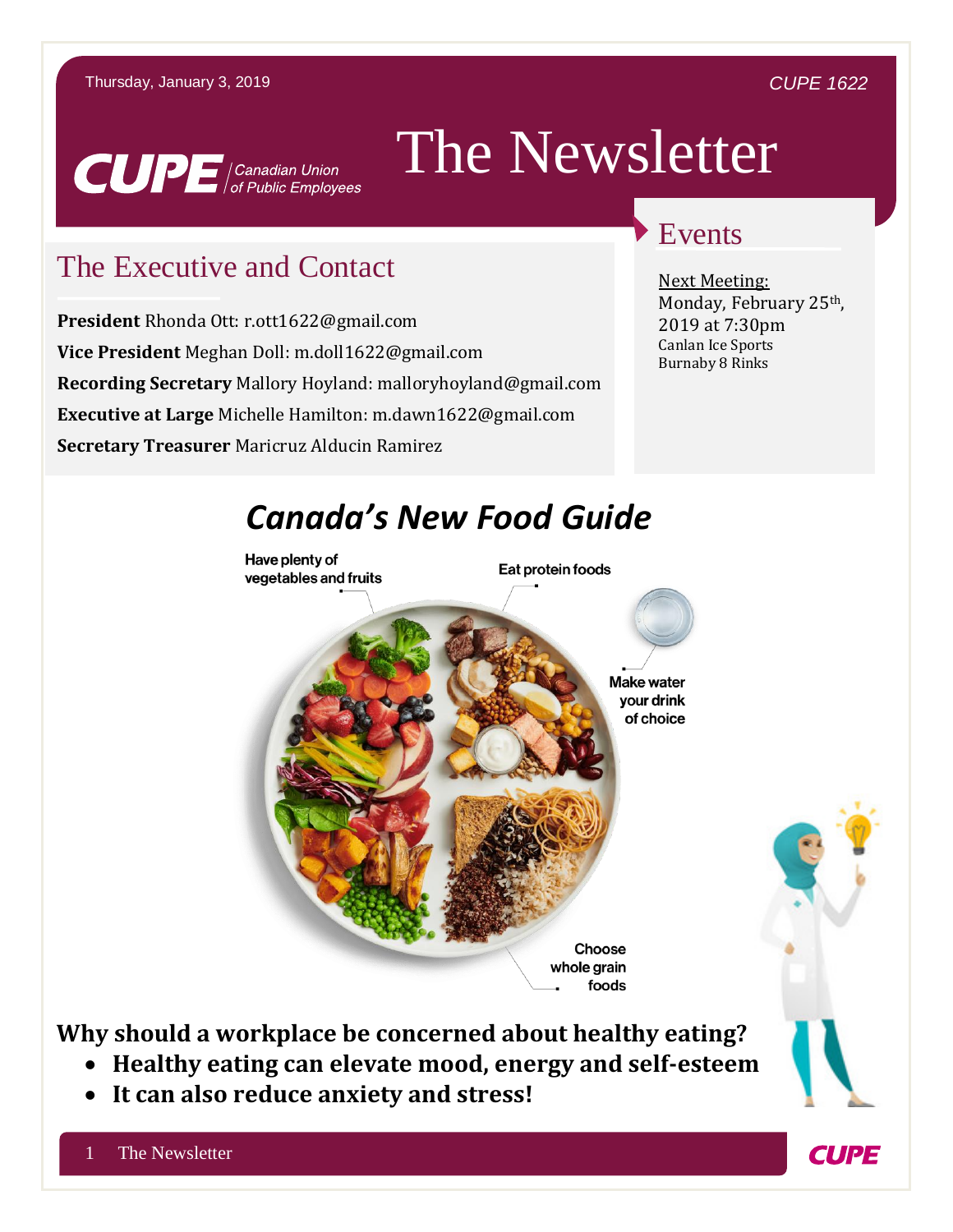| Store in your desk or locker                                                | <b>Store in the fridge</b>   | <b>On the Road</b>             |  |
|-----------------------------------------------------------------------------|------------------------------|--------------------------------|--|
| • Whole grain crackers                                                      | • Whole grain bagels / Bread | • Baby carrots                 |  |
| • Dried fruit / Canned fruit                                                | <b>Bran muffins</b>          | • Celery sticks                |  |
| • Juice box                                                                 | • Low-fat yoghurt            | <b>Bagel bits</b><br>$\bullet$ |  |
| • Rice cakes                                                                | Cottage cheese               | • Rice cakes                   |  |
| • Cereal                                                                    | <b>Fresh fruit</b>           | • Apples                       |  |
| • Granola bars                                                              | Raw vegetables               | • Whole grain crackers         |  |
| • Peanut butter                                                             | • Low-fat cheese             | • Low salt pretzels            |  |
| • Canned fish                                                               | • Milk                       | • Nuts                         |  |
| • Canned fruit (in water or light syrup)                                    | Salad greens<br>$\bullet$    |                                |  |
|                                                                             |                              |                                |  |
| (Adapted from the article Healthy Snacks for Adults. Dietitians of Canada.) |                              |                                |  |



## The market-leading **Employee Assistance** Program

The world's leading Employee Assistance Program (EAP) is designed to help your employees manage and prevent challenges, so they stay healthy at work and home. What's more, it all comes to life on the first total well-being platform to go with a preventative and proactive service delivery.

**Having trouble with work—home life balance? Finding it difficult to follow a healthy lifestyle with too much stress in the way? Lifeworks EAP program is offered to our BCSPCA staff. Please see our website for the link! [www.cupe1622.com](http://www.cupe1622.com/)**